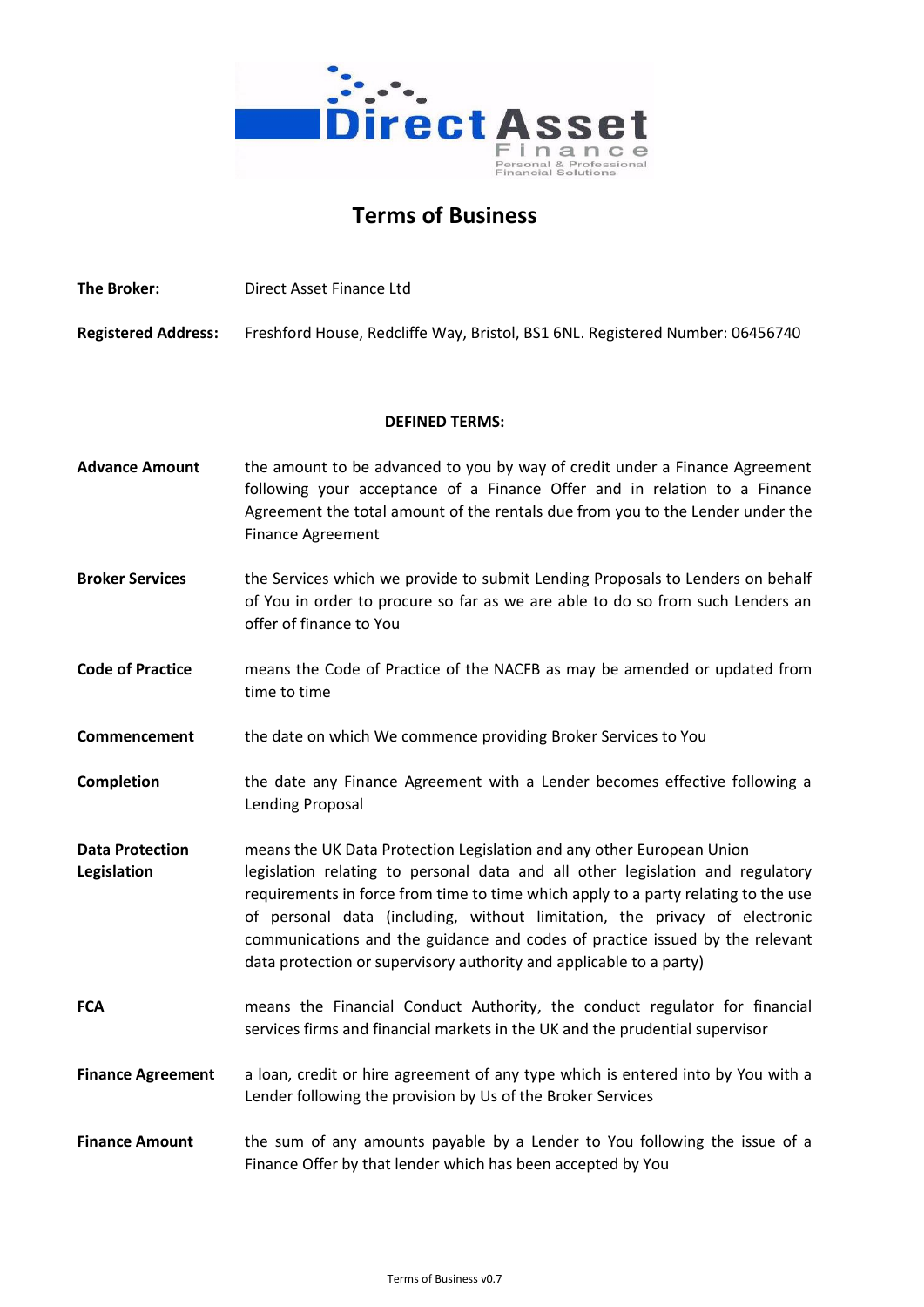

| <b>Finance Offer</b>                            | a written offer setting out proposed terms of finance issued by any Lender<br>whether such offer is conditional or unconditional or any replacement thereof                                                                                                                                                                                                                                                  |
|-------------------------------------------------|--------------------------------------------------------------------------------------------------------------------------------------------------------------------------------------------------------------------------------------------------------------------------------------------------------------------------------------------------------------------------------------------------------------|
| <b>Financial Product</b>                        | Is an instrument in which a person can either: make a financial commitment;<br>borrow money; or save money                                                                                                                                                                                                                                                                                                   |
| <b>Financial Services</b><br><b>Register</b>    | the register helps consumers to confirm the authenticity and contact<br>details to regulated financial services firms                                                                                                                                                                                                                                                                                        |
| <b>Funding Structure</b>                        | the mix of debt and equity that a company uses to finance its operations                                                                                                                                                                                                                                                                                                                                     |
| Lender                                          | any lender to whom the Lending Proposal is presented                                                                                                                                                                                                                                                                                                                                                         |
| <b>Lending Proposal</b>                         | the proposal prepared by Us setting out the requirements recorded in Our<br>suitability letter                                                                                                                                                                                                                                                                                                               |
| <b>ML Regulations</b>                           | means the Money Laundering, Terrorist Financing and Transfer of Funds<br>(Information on the Payer) Regulations 2017 as may be updated or amended<br>from time to time and any other relevant Directives, legislation, or regulations<br>which may be in place from time to time to prevent financial crime including the<br>Bribery Act 2010                                                                |
| <b>NACFB</b>                                    | National Association of Commercial Finance Brokers                                                                                                                                                                                                                                                                                                                                                           |
| <b>Privacy Notice</b>                           | advises on how We process Your Personal Data, you can check our Notice by<br>visiting our website https://directassetfinance.com/compliance/privacy-policy/                                                                                                                                                                                                                                                  |
| <b>Suitability Letter</b>                       | a report outlining a Brokers recommendation as to which provider they feel is<br>most suitable, responsibilities, postponement, implementation plans and next<br>steps.                                                                                                                                                                                                                                      |
| The Ombudsman                                   | The Financial Ombudsman Service, Exchange Tower, London, E14 9SR                                                                                                                                                                                                                                                                                                                                             |
| <b>The Regulated</b><br><b>Activities Order</b> | the Financial Services and Markets Act 2000(Regulated Activities) Order 2001                                                                                                                                                                                                                                                                                                                                 |
| <b>UK Data Protection</b>                       | means all applicable data protection and privacy legislation in force from time to<br>time in the UK including the General Data Protection Regulation (EU) 2016/679;<br>the Data Protection Act 2018; the Privacy and Electronic Communications<br>Directive (2002/58/EC) (as updated by Directive 2009/136/EC) and the Privacy<br>and Electronic Communications Regulations 2003 (SI 2003/2426) as amended) |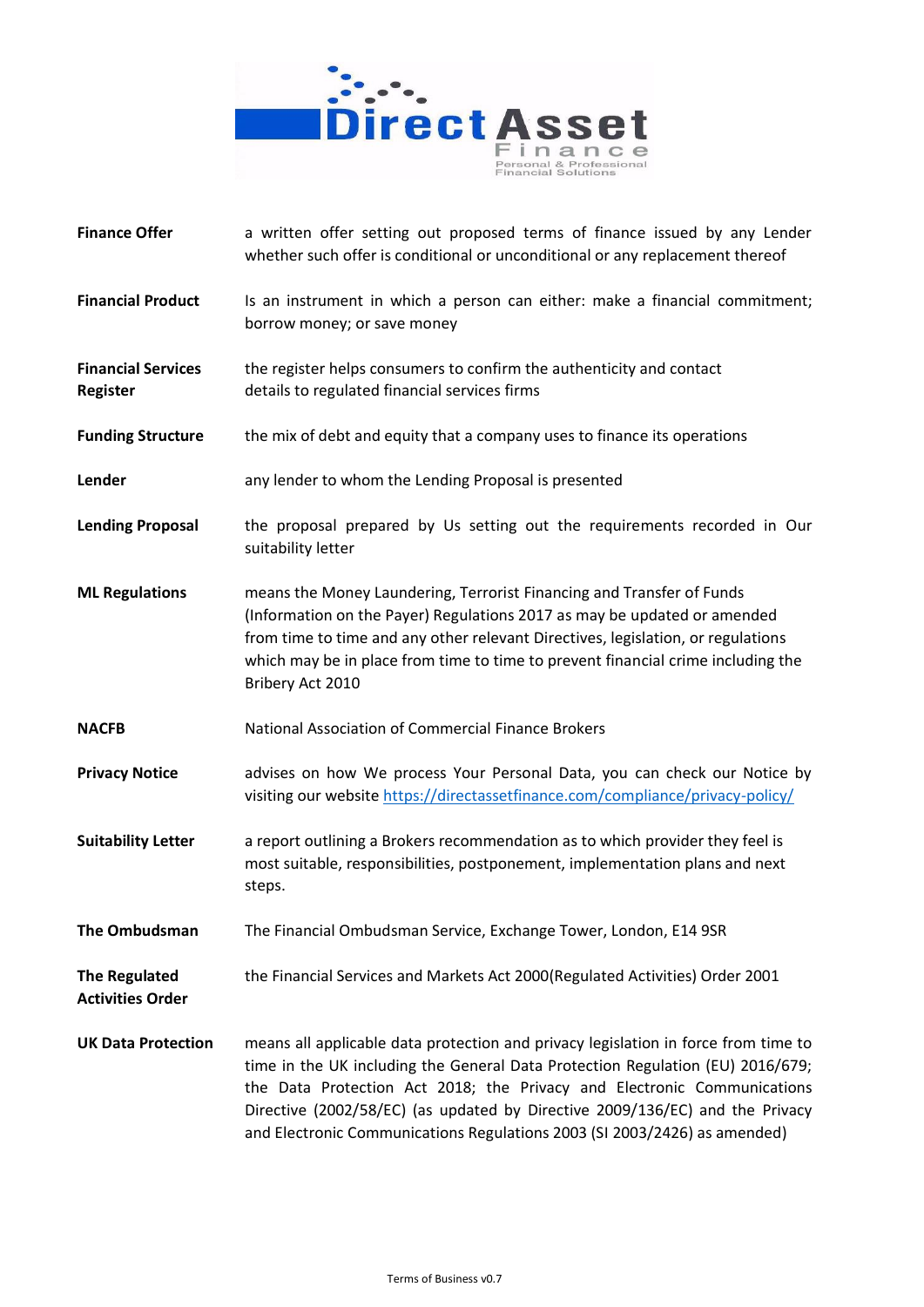

**Unsecured Lending** a loan that is issued and supported only by the borrower's creditworthiness, rather than by any type of collateral

- **You, your;** the Client as referred to above
- **We, Our, us** the Broker as referred to above

## **1.0 Appointment of Broker**

**1.1** This document sets out how we will deal with You in the provision of Credit Broking, as Direct Asset Finance act as a Credit Broker and not a Lender.

# **2.0 Standards Statement**

- **2.1** Direct Asset Finance Ltd is Authorised and Regulated by the Financial Conduct Authority (FRN:679663). The Financial Conduct Authority (FCA) regulates financial services in the UK and You can check Our authorisation and permitted activities on the Financial Services Register by visiting the FCA's website. <https://register.fca.org.uk/>
- **2.2** Direct Asset Finance Ltd is a member of the National Association of Commercial Finance Brokers (NACFB). We adopt a strict Code of Practice and Minimum Standards set by the Association. You can check our membership status by contacting the NACFB on the below link. <https://www.nacfb.org/>

#### **3.0 Client Acknowledgement**

- **3.1** You acknowledge that: We are an independent broker and source Lending Proposals from a panel of lenders whose details will be supplied upon request.
- **3.2** You have read the brokers terms of business set out below.
- **3.3** You are aware that we do not charge you a fee for our services, however we may receive commission from a Lender for the arrangement of your finance and you have no objections to Us receiving this amount.; for the avoidance of doubt these sums are subject to the terms of Our arrangements with the Lender who pays that Commission.
- **3.4** You are aware that we are required to disclose the nature of these Commission arrangements in Our communications, as well as when making a recommendation to You. The existence and nature of Commission arrangements which varies depending on the Lender, product or other permissible factors will be included in Our Suitability Letter issued to You, prior to you having to make any final commitment.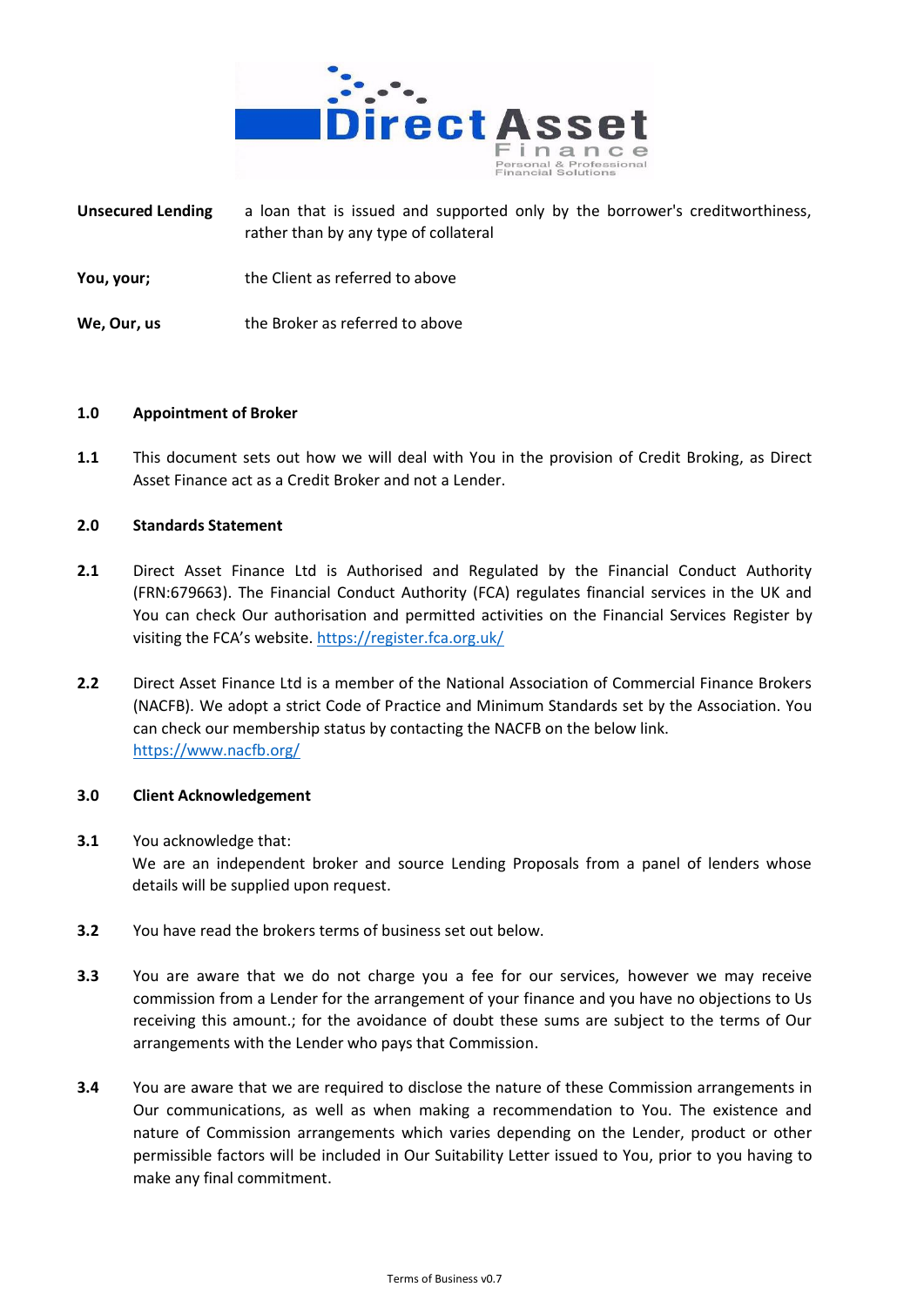

## **4.0 Your duty to Us**

- **4.1** The Client agrees to act with utmost good faith in the provision of information to the Broker. The duty is continuous and applies to all the information the Client provides, whether the Broker has asked for it or whether the Client has provided it voluntarily. The Client agrees not to withhold information from the Broker.
- **4.2** The Client agrees to take all reasonable steps and use all reasonable endeavours to comply with and satisfy any condition imposed by the Lender who has made a Finance Offer that accords with the requirements set out in the quotation letter.
- **4.3** The Client agrees to notify the Broker if at any time, they intend to appoint an additional or alternate broker or intermediary to obtain an offer of finance for them whereupon the Broker will be entitled to terminate these terms forthwith.

## **5.0 Introductory Commission**

- **5.1** The Lender may pay the Broker an introductory commission in respect of the funding set out in the Finance Offer. Commission paid to the Broker may vary in amount depending on the Lender or product.
- **5.2** The Client having acknowledged the matters set out under the Client Acknowledgment consents to the Broker receiving and retaining any commission paid.

#### **6.0 NACFB Code of Practice/Complaints**

- **6.1** The Broker agrees to act on behalf of the Client in accordance with the terms of the Code of Practice of the National Association of Commercial Finance Brokers (NACFB) as amended (the Code) and a copy of the Code is available on request from the Association or on the NACFB website. [www.nacfb.org](http://www.nacfb.org/)
- **6.2** The Broker will investigate and deal with any complaints raised by the Client concerning the services provided under these terms, promptly and reasonably but if the Broker is unable to resolve any complaint to the Client's satisfaction the Code of Practice stipulates the procedures available to the Client including NACFB Mediation.
- **6.3** If a Client is unhappy with the Broker's response to their complaint, and the complainant falls within the regulated activities, they may be able to complain to the Financial Ombudsman Service at:

**Address:** Financial Ombudsman Service, Exchange Tower, London, E14 9SR. **Contact:** 0800 0234567, 0300 1239123. **Website:** [www.financial-ombudsman.org.uk](http://www.financial-ombudsman.org.uk/)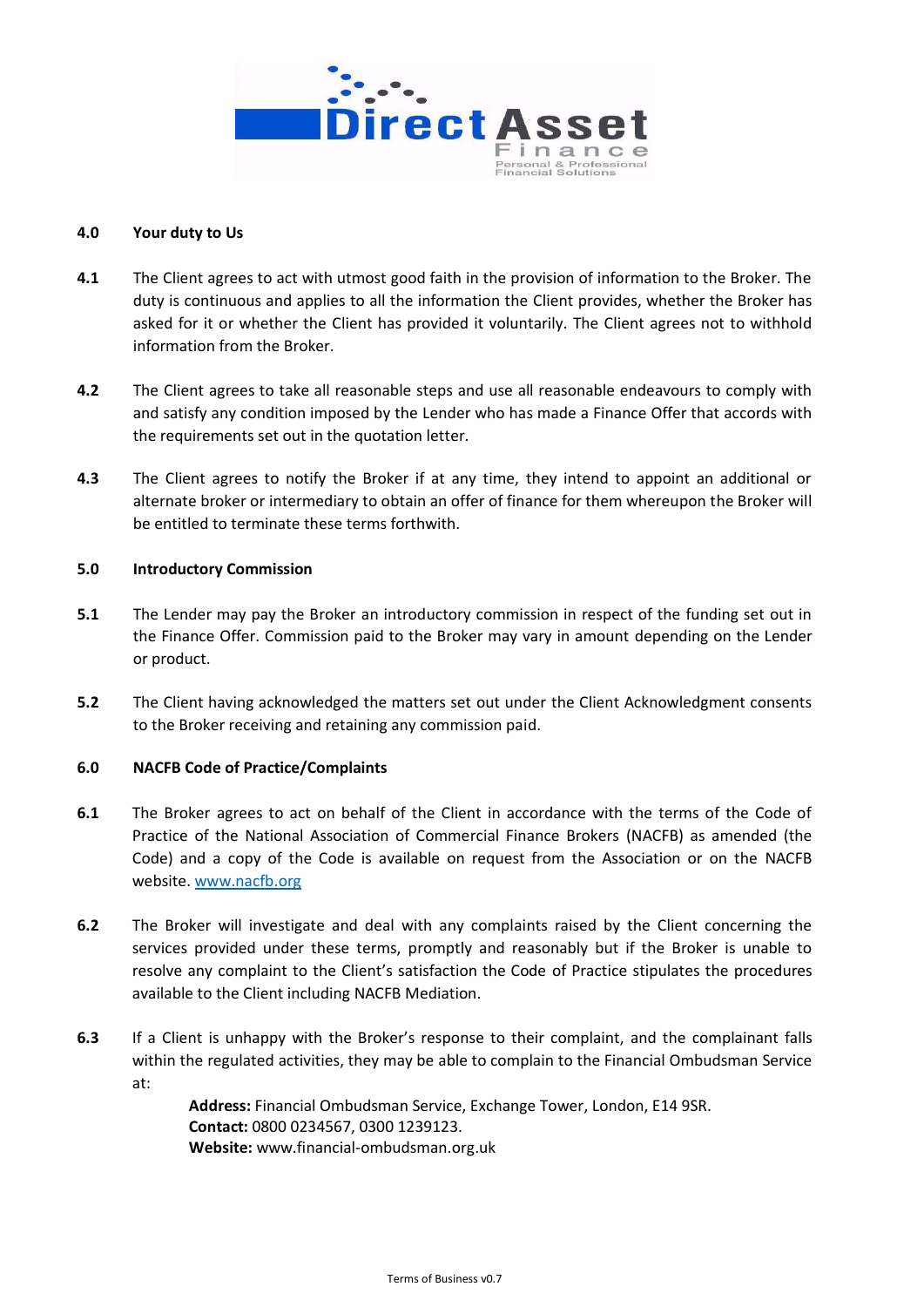

**6.4** The Ombudsman will be able to confirm whether he can look at the complaint. If the Client is entitled to make a complaint to the Ombudsman, then they are not bound to follow any alternative procedure and can make their complaint to the Ombudsman within the timescales set down by the rules applicable to that scheme, details of which will be provided to the Client by us on request.

## **7.0 Data Protection and Privacy Notice**

- **7.1** The Broker will comply with all applicable requirements of the Data Protection Legislation. This clause is in addition to and does not relieve, remove, or replace the Broker's obligations or rights under the Data Protection Legislation.
- **8.2** The Broker acknowledges that for the purposes of the UK Data Protection Legislation when the Broker is carrying out the Broker Services it is doing so as a Controller of the Client's Personal Data and will act accordingly.
- **8.3** The Broker agrees that when sharing any Personal Data with a Lender it will ensure that the Lender has in place all appropriate technical and organisational measures to protect against unauthorised or unlawful handling of the Client's Personal Data.
- **8.4** The Broker will ensure that all of its personnel who have access to and/or handle Personal Data keep the Personal Data confidential save to the extent that it is necessary to share such Personal Data in order to perform the Broker Services.
- **8.5** The Broker agrees that it will not transfer any of the Client's Personal Data outside of the European Economic Area.
- **8.6** The Broker will maintain complete and accurate records and information to ensure that it can demonstrate its compliance with the Data Protection Legislation.
- **8.7** Being transparent and providing accessible information to individuals about how We will use Your personal data is a key element of the EU General Data Protection Regulation (GDPR).
- **8.8** The Privacy Notice details our lawful bases for processing data, who We are, how We use the information about You, marketing consent, what information is collected, why the personal data is required, our data retention periods and individuals' rights to personal data. More detailed information can be obtained on request.
- **8.9** You must be confident You understand how your data will be processed. If you require further clarification, please contact us before giving your consent.
- **8.10** If you have not seen our Privacy Notice. Contact us or visit our website before committing to any finance. <https://directassetfinance.com/compliance/privacy-policy/>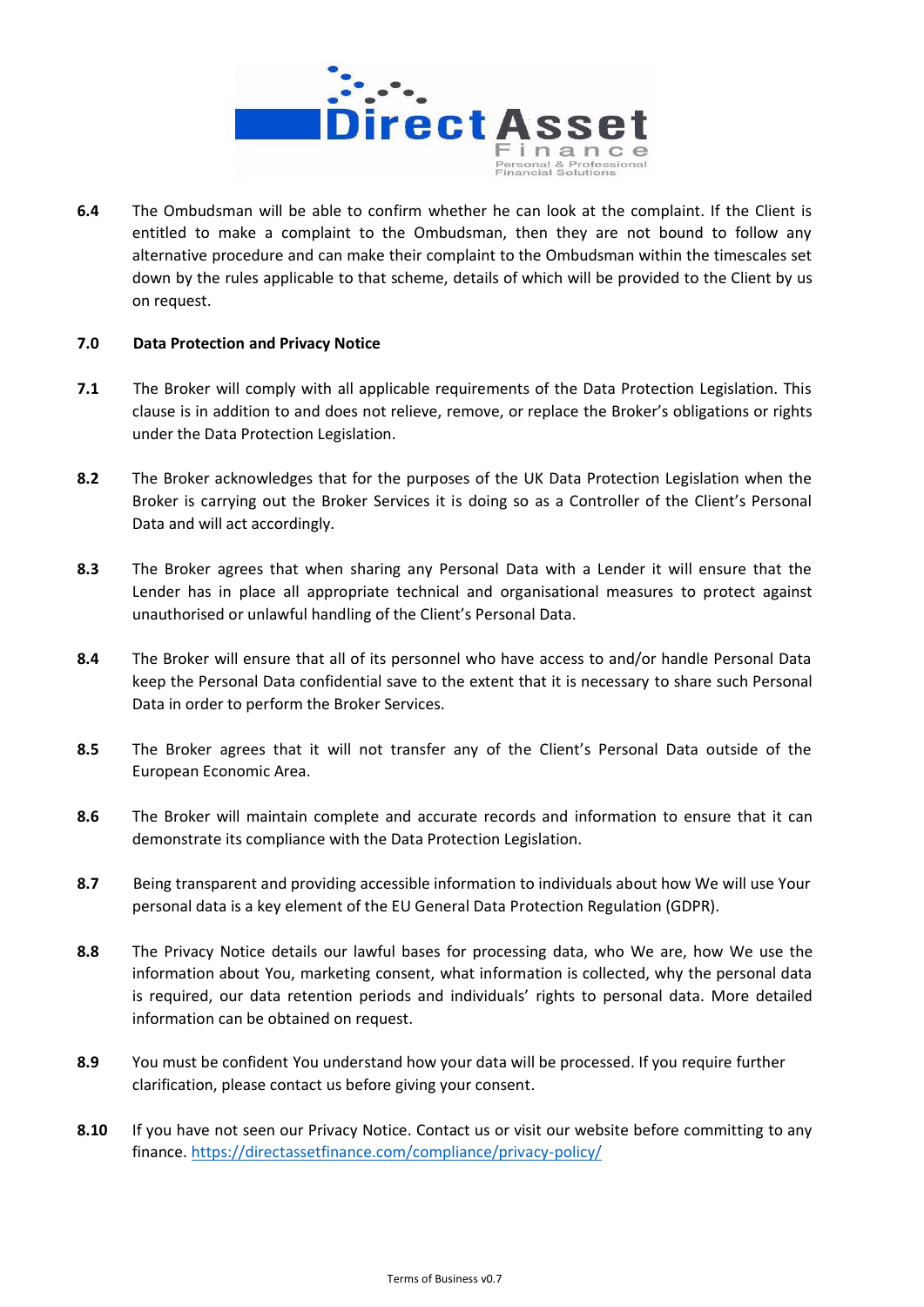

#### **8.0 Money Laundering**

- **9.1** The Client agrees to provide the Broker with any documents it and/or a Lender requires in order to comply with the requirements of the ML Regulations including any identity documents.
- **9.2** The Client agrees to comply with any other financial crime requirements that the Broker or the Lender or any relevant authority or regulator may require from time to time.

## **9.0 Assignments and third-party rights**

**10.1** The Terms of Business is personal to the client and a person who is not a party to this, may not enforce any of its terms under the Contracts (Rights of Third Parties) Act 1999.

# **10.0 Professional Indemnity**

**11.1** The Broker will maintain professional indemnity insurance cover in respect of its business with and on standard terms offered by reputable insurers.

# **11.0 Exclusions**

**12.1** The Client accepts that the Broker shall have no liability for any economic loss (whether direct, indirect or consequential) insofar as it relates in any way to loss of business, loss of Client data, interruption of business or loss of profits or goodwill because of the manner of performance by the Broker of any obligations arising under these terms. This exclusion of liability will not, however, otherwise affect any statutory rights of the Client.

#### **12.0 Choice of Law**

- **13.1** These Terms of Business shall be construed in accordance with English Law and the parties irrevocably agree to submit to the exclusive jurisdiction of the English Courts.
- **13.2** Any lender selected by the Broker will undertake a thorough examination of the Client's ability to service the finance. This will include approval of accounting and financial information and a valuation for bank purposes of any property offered as security. Approval of this information is at the sole discretion of the lender (and not the Broker). Several factors, beyond the control of the Broker, may emerge during this process and cause the lender to weight, or vary, the terms indicated in any quotation which will be revised accordingly.

In addition, funders may require some or all the following:

- Suitable insurance on, for example, Buildings, Plant, Machinery and Stock
- Directors guarantees
- An independent survey or valuation, for bank purposes, of any security
- Detailed financial and accounting information including bank statements, projections, and accounts